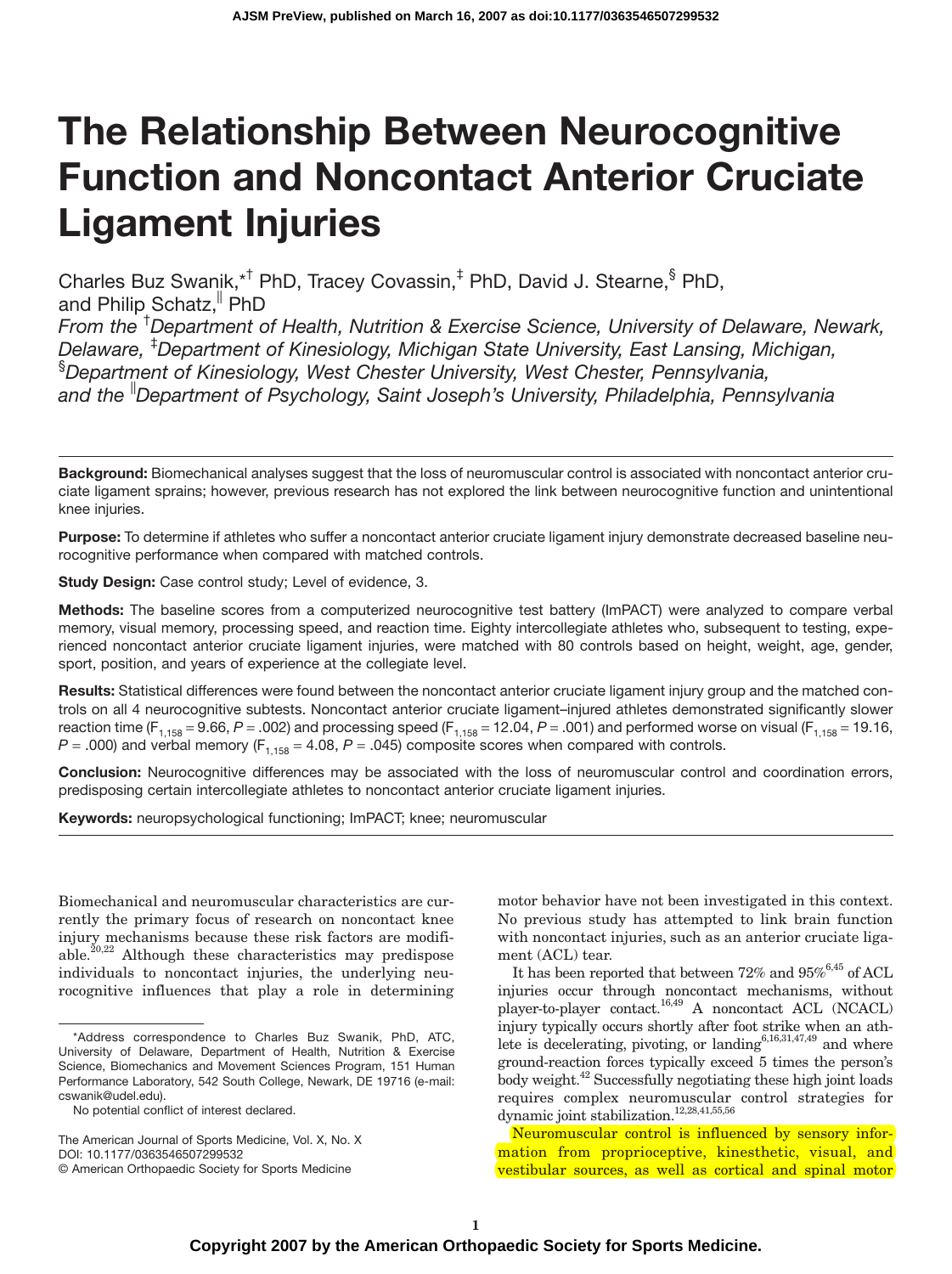commands.19,30 Maintaining dynamic restraint during complicated, high-velocity movements such as athletics is contingent on both cortically programmed muscle preactivation and reflex-mediated contractions. The cerebral cortex relies on feed-forward processing to initiate a motor program for coordinated execution of the desired task.<sup>18</sup> The feedback mechanism then regulates reflexive motor responses to unanticipated events after ground contact. Although many peripheral and segmental reflexive pathways exist, ultimately the cerebral cortex is responsible for planning and regulating all of these motor control  $\overline{\text{processes.}}^{5,17}$ 

Neurocognitive tasks, such as those measuring reaction time, processing speed, visual memory, and verbal memory, are well established in the neuropsychology literature as indirect measures of cerebral performance. Situational awareness, arousal, and attentional resources of the individual may influence these areas of neurocognitive function, affecting the complex integration of vestibular, visual,<sup>11</sup> and somatosensory information needed for neuromuscular control.3,8,39,40,44

Throughout the past decade, neurocognitive testing has become a standard, objective means for assessing subtle changes in cerebral and cortical function associated with concussions and can assist with return-to-play decisions.<sup>37</sup> The Immediate Post-Concussion Assessment and Cognitive Testing (ImPACT) software (NeuroHealth Systems, Pittsburgh, Pa $^{35,51}$  has been shown to be a reliable method $52$  for examining deficits in reaction time, processing speed, working memory, and attention and concentration. Although neurocognitive changes have traditionally been related to mild traumatic brain injury, deficits in cortically driven reaction time, processing speed, and visual and verbal memory may also indicate diminished capacity for neuromuscular control and thereby predisposition to noncontact injury. To date, previous research has linked cerebral performance with motor control or related motor control strategies and injury, but no studies have investigated the relationship between neurocognitive function and NCACL injuries. By considering such an alternative application for neurocognitive tests, this inquiry may provide insight into cerebral mechanisms of neuromuscular control and injury prevention, adding to current research attempting to link neurocognitive function with cortical mechanisms controlling the motor program. Therefore, the purpose of this study was to determine if preseason (baseline) neurocognitive performance was lower in athletes who later went on to suffer an NCACL injury.

## MATERIALS AND METHODS

#### Research Design

A case-control design was used to compare neurocognitive test scores and NCACL injuries. The independent variable was the injury status (injured or noninjured). The dependent variables were obtained during preseason baseline

TABLE 1 Frequency Distribution of NCACL-Injured Subjects by Sport  $(n = 80)^a$ 

| Team               | No. of Patients |  |  |
|--------------------|-----------------|--|--|
| Women's soccer     | 16              |  |  |
| Football           | 12              |  |  |
| Women's lacrosse   | 5               |  |  |
| Women's basketball | 9               |  |  |
| Women's volleyball | 5               |  |  |
| Men's soccer       | 8               |  |  |
| Men's basketball   | 6               |  |  |
| Men's lacrosse     | 6               |  |  |
| Field hockey       | 3               |  |  |
| Women's gymnastics | 5               |  |  |
| Wrestling          | 3               |  |  |
| Fencing            | 1               |  |  |
| Softball           |                 |  |  |

*a* NCACL, noncontact anterior cruciate ligament.

TABLE 2 Matching of NCACL and Control Groups*<sup>a</sup>*

| Variable                                             | NCACL,<br>$Mean \pm SD$                                   | Control,<br>Mean $\pm$ SD $\,$ P Value                         |              |
|------------------------------------------------------|-----------------------------------------------------------|----------------------------------------------------------------|--------------|
| Height, cm<br>Weight, kg<br>Collegiate experience, y | $68.82 \pm 4.18$<br>$159.93 \pm 34.44$<br>$1.21 \pm 1.34$ | $68.80 \pm 4.52$<br>$166.01 \pm 37.38$ .248<br>$1.18 \pm 2.27$ | .971<br>.508 |

*a* NCACL, noncontact anterior cruciate ligament.

neuropsychological test scores on verbal memory, visual memory, processing speed, and reaction time.

#### **Subjects**

One hundred sixty athletes (80 NCACL, 80 control) from 18 universities participated in this study. All of the athletes selected for this study were practicing and competing in the 2001-2002, 2002-2003, and 2003-2004 academic seasons. The injured group consisted of athletes representing Division I ( $n = 38$ ), Division II ( $n = 27$ ), Division III ( $n = 7$ ), NAIA  $(n = 6)$ , and NCCAA  $(n = 2)$  institutions and competed in various sports (Table 1). All NCACL injuries were diagnosed by a team physician, and a complete ACL tear was confirmed during reconstructive surgery. Athletes who sustained a direct blow as a component of the mechanism of injury and those reporting a previous knee sprain or head injury were excluded from the study. Of the 80 NCACL-injured athletes, 45 were women (age,  $20.6 \pm 1.7$ ) years; weight,  $65.6 \pm 9.4$  kg; height,  $168.8 \pm 8.8$  cm), and 35 were men (age,  $20.8 \pm 1.1$  years; weight,  $88.4 \pm 16.1$  kg; height,  $182.6 \pm 9.7$  cm).

Potential control subjects were first sorted based on the matching criteria of height, weight, age, gender, sport, position, and years of experience at the collegiate level (Table 2) from the larger database of athletes including all 18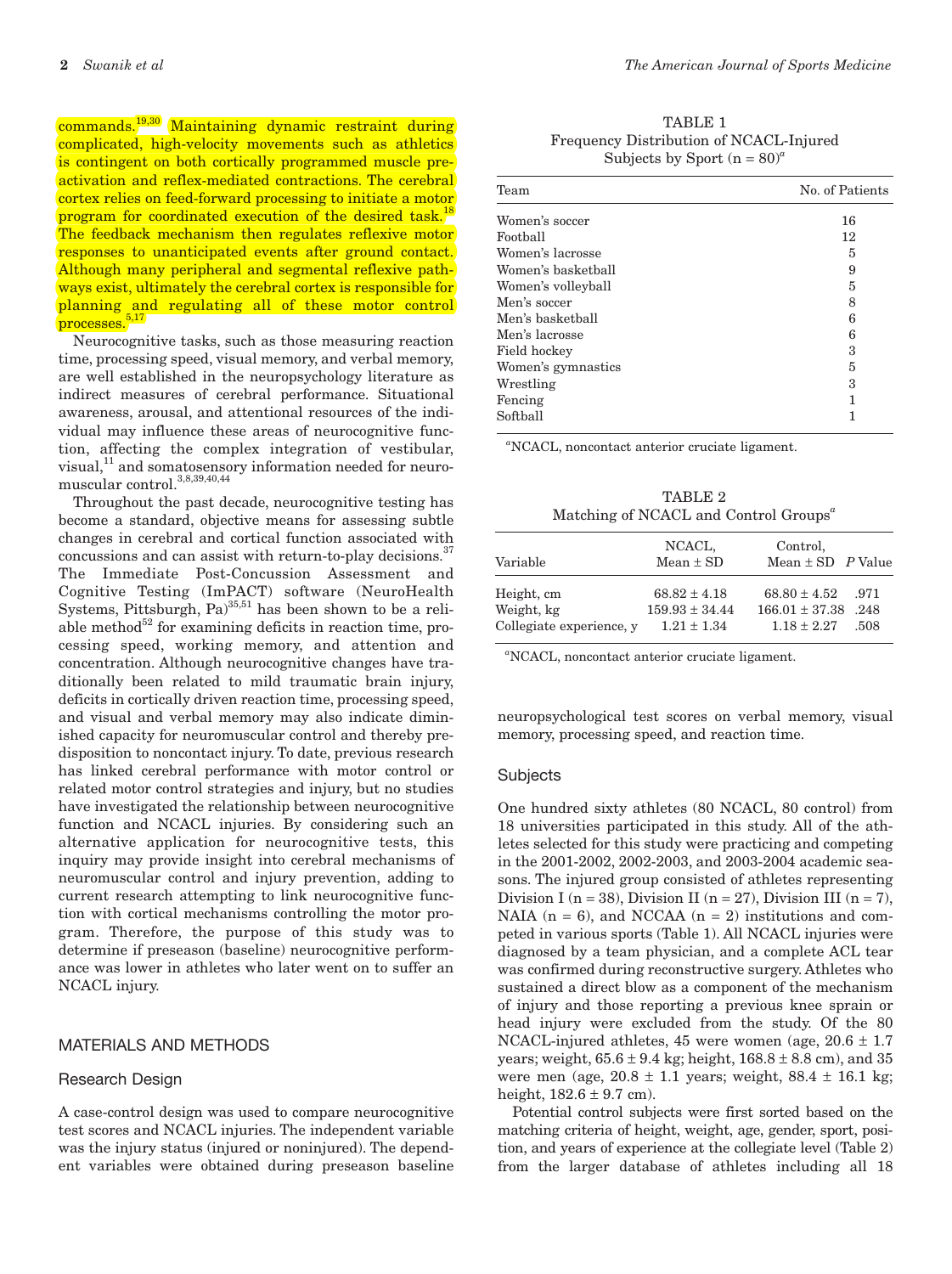| Neurocognitive Test    | $Mean \pm SD$  | F Test (score) | $P$ Value         | <b>Effect Size</b><br>Cohen $d$ | 95% CI |       |
|------------------------|----------------|----------------|-------------------|---------------------------------|--------|-------|
|                        |                |                |                   |                                 | Lower  | Upper |
| Verbal memory 77, 79   |                |                |                   |                                 |        |       |
| <b>NCACL</b>           | $.84 \pm .08$  | 4.08           | $.045^{b}$        | $-.47$                          | .83    | .86   |
| Control                | $.88 \pm .09$  |                |                   |                                 | .85    | .89   |
| Visual memory 66       |                |                |                   |                                 |        |       |
| <b>NCACL</b>           | $.72 \pm .12$  | 19.16          | .00 <sup>c</sup>  | $-.77$                          | .70    | .76   |
| Control                | $.82 \pm 14$   |                |                   |                                 | .79    | .85   |
| Processing speed 33    |                |                |                   |                                 |        |       |
| <b>NCACL</b>           | $36.9 \pm 6.6$ | 12.04          | $.001^c$          | $-.55$                          | 35.3   | 38.6  |
| Control                | $41.0 \pm 8.2$ |                |                   |                                 | 39.4   | 42.7  |
| Reaction time (ms) .65 |                |                |                   |                                 |        |       |
| <b>NCACL</b>           | $.57 \pm .07$  | 9.66           | .002 <sup>c</sup> | .46                             | .55    | .59   |
| Control                | $.53 \pm .10$  |                |                   |                                 | .51    | .55   |

TABLE 3 Neuropsychological Test Score for NCACL and Control Groups (n = 160)*<sup>a</sup>*

<sup>a</sup>NCACL, noncontact anterior cruciate ligament; CI, confidence interval; ms, milliseconds.

*b* Significant at the .05 level.

*c* Significant at the .01 level.

schools. A random numbers list was then used to identify a subset of 80 for comparison.

## Instrumentation

ImPACT version  $2.0^{23}$  was used for the study and administered in a private office or restricted-access laboratory. The ImPACT instrument is a computer-based program used to assess neurocognitive function and concussion symptoms. The software program consists of 6 neurocognitive tests that evaluate word recognition, design memory, visual processing and memory, symbol matching (Xs and Os), color matching, and working memory/visual response speed. These 6 neurocognitive tests yield 4 "composite" scores in the areas of verbal memory, visual memory, reaction time, and processing speed. $23,26$ 

The verbal memory composite score represents the average percentage correct, for example, out of 100%, for the word recognition paradigm, the symbol number match task, and the letter memory task (with an accompanying interference task). The visual memory composite score is composed of the average percentage correct, for example, out of 100%, for 2 tasks: the design memory task (which requires the discrimination of a series of abstract line drawings) and the memory task, which requires the identification of a series of illuminated Xs or Os after an intervening task (mouse clicking a number sequence from 25 to 1). The first test taps immediate and delayed memory for visual designs, and the second test measures shortterm spatial memory (with an interference task). The reaction time composite score represents the average response time (in milliseconds) on a choice reaction time (go/no-go) task and the previously mentioned symbol match task (which is similar to a traditional digit symbol task). The processing speed composite represents the weighted average (in seconds) of the 3 tasks (Xs and Os, symbol match, color match) that are done as interference tasks for the memory paradigms. ImPACT employs random variation of stimuli, which affords alternate forms to reduce practice effects

traditionally seen in repeated measures administration. Each of the content areas contains practice trials that require the user to demonstrate understanding of the instructions and proficiency with the goal of the task.<sup>35</sup>

Test-retest reliability for ImPACT was assessed for 8 days, across 4 administrations, yielding correlation coefficients ranging from 0.66 to 0.85 for the verbal memory index, 0.75 to 0.88 for the processing speed index, and 0.62 to 0.66 for the reaction time index.<sup>27</sup> Using reliable change indices, repeated administrations for a 2-week period revealed no practice effects. $^{24}$  In another study, 1-week test-retest reliability coefficients were as follows: 0.70 for verbal memory; 0.67 for visual memory; 0.79 for reaction time; and 0.86 for processing speed, with significant testretest differences for only the processing speed composite scores<sup>36</sup> within subject comparisons. Criterion-related validity of ImPACT was demonstrated through the ability to separate injured from age-matched noninjured control subjects who suffered even mild concussions. $^{24}$  Concurrent validation of ImPACT revealed correlations with the Symbol-Digit Modalities Test (SDMT), which ranged from 0.37 and 0.46 for visual and verbal memory indices to 0.60 and 0.70 for reaction time and processing speed indices.<sup>53</sup>

Because the SDMT is believed to measure scanning and tracking aspects of attention, as well as processing speed,  $^{25}$ these coefficients represent good convergent and divergent validity. Correlations between ImPACT visual and verbal memory composites with the Brief Visual Spatial Memory Test-Revised (BVMT-R) total score  $(r = .50)$  and the delayed recall score  $(r=.85)$  have been established<sup>4</sup>; the processing speed composite was shown to correlate with the Trailmaking Tests A  $(r = -.49)$  and B  $(r = -.60)$  and the SDMT (*r* = .68).

## Testing Procedures

Institutional Review Board approval was obtained from each university, as well as permission for athlete participation from the head athletic trainer. Certified athletic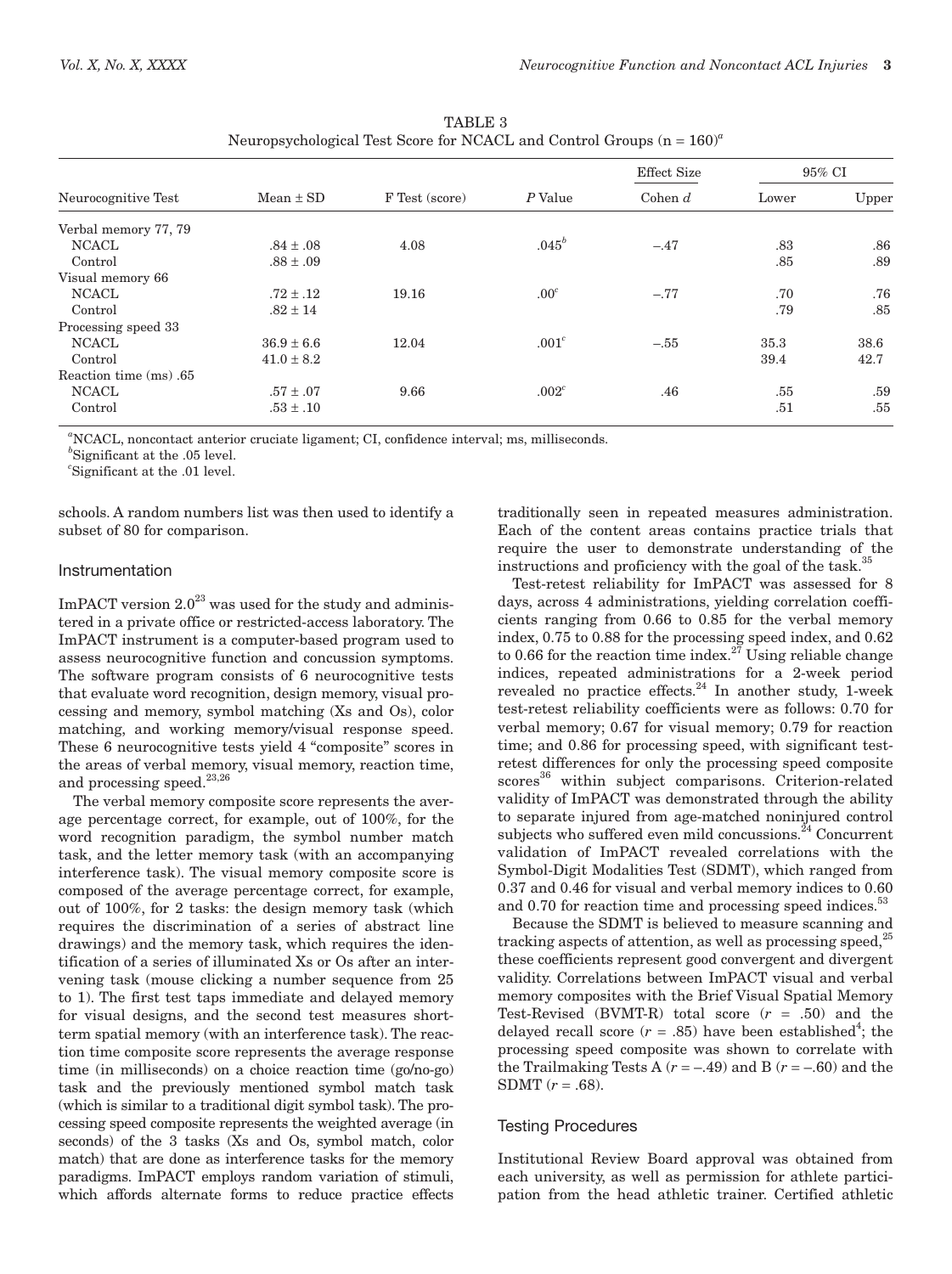trainers completed an NCACL-injury tracking form identifying the number of athletes at their institution who sustained an NCACL injury during the past 3 years and indicating whether surgical confirmation of a complete tear was achieved. The study design was explained to all potential subjects, and each individual signed a consent form. The preseason baseline ImPACT test scores, for either the fall or spring before the NCACL injury, were then used for analysis.

#### Data Analysis

The ImPACT yields scores for verbal and visual memory, processing speed, and reaction time. Higher scores on processing speed and verbal and visual memory indicate a better performance. A faster score on reaction time indicates better performance.

A 1-way analysis of variance was conducted to analyze neurocognitive function between the 2 groups (NCACL and control). The level of significance was set at  $P = .05$ . All analyses were conducted using the Statistical Package for the Social Sciences version 11.1 (SPSS Inc, Chicago, Ill).

## **RESULTS**

Statistical differences were found between the NCACLinjury group and the matched controls on all 4 neurocognitive subtests. The NCACL-injured athletes had slower reaction times  $(F_{1,158} = 9.66, P = .002)$  and slower processing speeds  $(F_{1,158} = 12.04, P = .001)$  and performed significantly worse on visual memory ( $F_{1,158} = 19.16, P = .000$ ) and verbal memory ( $F_{1,158} = 4.08, P = .045$ ) composite scores compared with controls (Table 3).

## **DISCUSSION**

This is the first study to examine the relationship between decreased neurocognitive performance and NCACL injuries. Athletes who suffered NCACL injuries had significantly slower reaction times and processing speeds, as well as lower visual and verbal memory scores during their preseason tests. Noncontact ACL injuries are associated with errors in coordination,<sup>1,10,13,14,30,33,57,58,62</sup> and the neurocognitive differences identified in our study may predispose certain individuals to noncontact injuries.

Previous literature suggests these neurocognitive characteristics can have an important role in coordination, sports performance, and injury. $^{26}$  In comparison with normative values published for this age group, our observed scores ranged from low average to average. $^{26}$  The decreased performance by the NCACL group would be characterized as "diminished" but did not reach a level necessary to classify these subjects as having a neurocognitive "impairment."1,10,13 However, these deficits warrant discussion regarding their possible relationship with the loss of neuromuscular control and noncontact injury mechanisms.

Physical activity requires situational awareness of a broad attentional field to continuously monitor the surrounding environment, filter irrelevant information, and simultaneously execute complex motor programs.<sup>34,46,61</sup> Increased arousal or anxiety changes an athlete's concentration, narrows their attentional field, and alters muscle activity, which has been associated with poor coordination and inferior performance. $9,14$  The amount and speed of neural processing required for a task can be measured using reaction time.<sup>3</sup> Athletes generally have better reaction times, but delays can occur when the number of response alternatives increases.1,14,54 Also, reaction times are slower when memory retention and fine motor tasks are performed at the same time as walking<sup>33</sup> or in combination with auditory stimuli.<sup>9,50,60,62</sup> A common example used to demonstrate how decreased reaction time contributes to poor performance involves the slowed reactions of distracted drivers during automobile accidents.57,58 In an athletic population, our results agree with previous research suggesting that mental abilities and slowed reaction time may be linked with general musculoskeletal complaints.<sup>10,19,21,31,62</sup> Although the reaction time deficits recorded in this study do not meet established criteria to suggest NCACL subjects were impaired, attempting to execute complex athletic maneuvers in a rapidly changing sport environment can slow reaction time or processing speed and compromise motor performance.<sup>59,62</sup> Mild deficits in reaction time and processing speed could make individuals more susceptible to brief errors in judgment or loss of coordination when confronted with complex environmental cues during athletic competition. This task uncertainty or hesitation has been shown to attenuate muscle activity, which would compromise dynamic restraint and increase the risk of NCACL injury.<sup>2,10,13,15,33,38,43</sup>

The decreased visual and verbal memory composite scores of NCACL subjects may also be associated with mistakes in coordination. $^{2,10,13}$  The selection process determining which of the many stimuli in a complex environment requires immediate attention involves mechanisms for learning and memory.<sup>38</sup> The region of the visual field from which a person chooses to process information is determined by visual attention.<sup>13</sup> Athletes with decreased visual attention skills may have difficulty interpreting and negotiating conflicting information when challenged with unanticipated events. Lacking the capacity to quickly redirect attention from one location to the next or distribute attention across multiple locations will decrease an individual's visual-spatial orientation.<sup>7,29,32,33,48,50</sup> This state is frequently described as spatial disorientation or a loss of situational awareness.<sup>59</sup> The momentary disorientation can disrupt execution of routine motor programs or alter muscle activity, effectively diminishing the dynamic restraint capabilities.

Several limitations to this study should be acknowledged before considering the potential prognostic value of these results. These results show small but statistically significant differences between the NCACL and control groups on all 4 neurocognitive subtests. It is important to note that these differences were found retrospectively on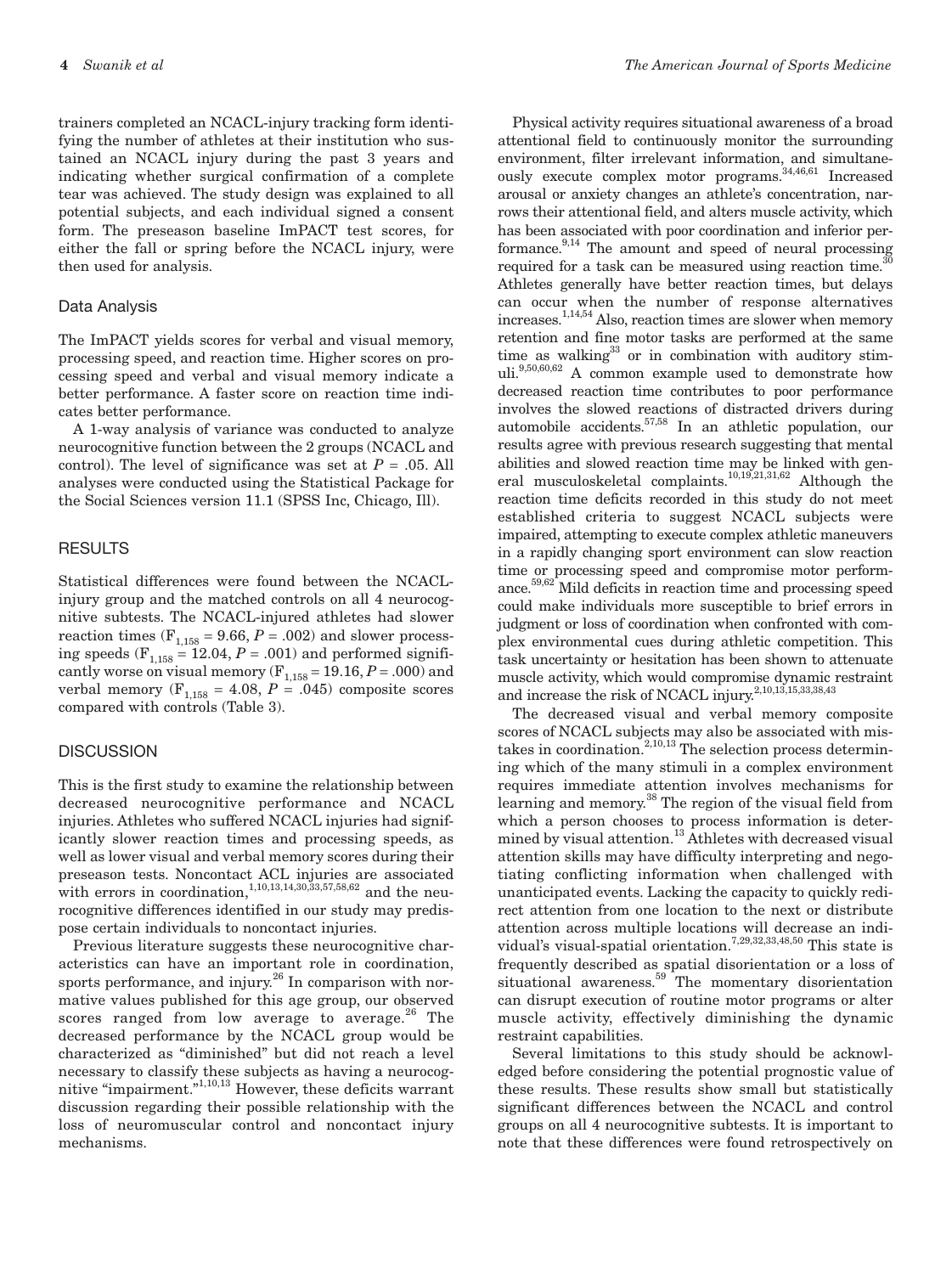baseline preseason testing, and participants were assigned to the control group randomly from a larger pool of college athletes. Athletes' scores from both groups were consistent with nationally published normative data, suggesting that there was no systematic error attributable to our selection methods. However, athletes in the NCACL group consistently scored worse than controls. Previous knee and head injury information for subject exclusion was collected by self-report and could have caused selection bias. Furthermore, one weakness of case control studies is the selection of a comparison group. While matching variables and random selection were included to minimize this bias, the results of this study should be viewed with caution until more prospective observations can be reported.

#### **CONCLUSION**

Differences were found in all 4 neurocognitive subtests between NCACL-injured subjects and uninjured controls. Decreased reaction times, processing speed, or visual spatial disorientation may expose athletes to injurious situations by disrupting the neuromuscular control necessary for dynamic restraint. These findings should be regarded with caution because specific injury mechanisms affected by neurocognitive deficits are still unclear and require speculation until further investigations can be completed. The interaction between reflexive pathways and cortical control should be explored before deficits in higher brain center neurocognitive function can be clearly linked to dynamic restraint mechanisms and outcome performance on athletic maneuvers. This is the first study to link neurocognitive function to NCACL injury and may present an alternative application for neurocognitive testing in the area of injury prevention.

#### **REFERENCES**

- 1. Allard F, Burnett N. Skill in sport. *Can J Psychol.* 1985;39:294-312.
- 2. Baddeley A. *Working Memory.* New York: Oxford University Press; 1986. 3. Barth J, Alves W, Ryan T, et al. Mild head injury in sports: neuropsychological sequelae and recovery of function. In: Levin HS, Benton
- AL, eds. *Mild Head Injury*. New York, NY: Oxford University Press; 1989:259-261, 268-271.
- 4. Beck J, Wildermuth BP. The female athlete's knee. *Clin Sports Med.* 1985;4:345-366.
- 5. Blyn N, Sinnott P. Variations in balance and body sway in middleaged adults. *Spine.* 1991;16:325-330.
- 6. Boden BP, Dean GS, Feagin JA Jr, Garrett WE Jr. Mechanisms of anterior cruciate ligament injury. *Orthopedics.* 2000;23:573-578.
- 7. Carretta TR, Perry DC Jr, Ree MJ. Prediction of situational awareness in F-15 pilots. *Int J Aviat Psychol.* 1996;6:21-41.
- 8. Collins MW, Lovell MR, McKeag DB. Current issues in managing sports-related concussion. *JAMA.* 1999;282:2283-2285.
- 9. Consiglio W, Driscoll P, Witte M, Berg WP. Effect of cellular telephone conversations and other potential interference on reaction time in a braking response. *Accid Anal Prev.* 2003;35:495-500.
- 10. Dault MC, Frank JS, Allard F. Influence of a visuo-spatial, verbal, and central executive working memory task on postural control. *Gait Posture.* 2001;14:110-116.
- 11. De Fabio R, Badke M. Stance duration under sensory conflict conditions in patients with hemiplegia. *Arch Phys Med Rehab*. 1991; 72:292-295.
- 12. DeMont RG, Lephart SM, Giraldo JL, Swanik CB, Fu FH. Muscle preactivity of anterior cruciate ligament-deficient and -reconstructed females during functional activities. *J Athl Train.* 1999;34:115-120.
- 13. Desimone R, Duncan J. Neural mechanisms of selective visual attention. *Annu Rev Neurosci.* 1995;18:193-222.
- 14. Ebersbach G, Dimitrijevic MR, Poewe W. Influence of concurrent tasks on gait: a dual-task approach. *Percept Mot Skills.* 1995;81:107-113.
- 15. Fahy F, Riches I, Brown M. Neuronal signals of importance to the performance of visual recognition memory tasks: evidence from recordings of single neurons in the medial thalamus of primates. *Prog Brain Res.* 1993;95:401-416.
- 16. Fleming BC, Ohlen G, Renstrom PA, Peura GD, Beynnon BD, Badger GJ. The effects of compressive load and knee joint torque on peak anterior cruciate ligament strains. *Am J Sports Med.* 2003;31:701-707.
- 17. Forssberg H, Nashner L. Ontogenetic development of postural control in man: adaptations to altered support and visual conditions during stance. *J Neurosci.* 1982;5:545-552.
- 18. Ghez C, Krakauer J. The organisation of movement. In: Kandel ER, Schwartz JH, Jessell TM, eds. *Principles of Neural Science.* 4th ed. New York, NY: Elsevier Science Publishing; 1991:653-673.
- 19. Ghez C, Krakauer J. Voluntary movement. In: Kandel ER, Schwartz JH, Jessell TM, eds. *Principles of Neural Science.* 4th ed. New York, NY: Elsevier Science Publishing; 1991:756-781.
- 20. Griffin LY, Agel J, Albohm MJ, et al. Noncontact anterior cruciate ligament injuries: risk factors and prevention strategies. *J Am Acad Orthop Surg.* 2000;8:141-150.
- 21. Hamstra-Wright KL, Swanik CB, Sitler MR, et al. Gender comparisons of dynamic restraint and motor skill in children. *Clin J Sport Med.* 2006;16:56-62.
- 22. Hewett TE, Myer GD, Ford KR. Anterior cruciate ligament injuries in female athletes: part 1, mechanisms and risk factors. *Am J Sports Med.* 2006;34:299-311.
- 23. Iverson G, Lovell MR, Collins MW. Interpreting change on ImPACT following sport concussion. *Clin Neuropsychol.* 2003;17:460-467.
- 24. Iverson G, Lovell M, Collins M. Validity of ImPACT for measuring processing speed following sports-related concussion. *J Clin Exp Neuropsychol.* 2005;27:683-689.
- 25. Iverson GL, Franzen MD, Lovell MR, Collins MW. Construct validity of computerized neuropsychological screening in athletes with concussion. *Arch Clin Neuropsychol.* 2004;19:961-962.
- 26. Iverson GL, Lovell M, Collins M. *Immediate Post-Concussion Assess*ment and Cognitive Testing (ImPACT): Normative Data. Pittsburgh, Pa: University of Pittsburgh; 2003:3-4, 12.
- 27. Iverson GL, Lovell MR, Collins MW, Norwig J. Tracking recovery from concussion using ImPACT: applying reliable change methodology. *Arch Clin Neuropsychol.* 2002;17:770.
- 28. Johansson H, Sjolander P, Sojka P. A sensory role for the cruciate ligaments. *Clin Orthop.* 1991;268:161-178.
- 29. Jones DG, Endsley MR. Sources of situation awareness errors in aviation. *Aviat Space Environ Med.* 1996;67:507-512.
- 30. Kandell E, Schwartz J, Jessel T. *Principles of Neural Science*. 4th ed. New York, NY: Elsevier Science; 2000.
- 31. Kirkendall D, Garrett WE Jr. The anterior cruciate ligament enigma. Injury mechanisms and prevention. *Clin Orthop Relat Res.* 2000;372:64-68.
- 32. Knapp CJ, Johnson R. F-16 Class A mishaps in the U.S. Air Force, 1975-93. *Aviat Space Environ Med.* 1996;67:777-783.
- 33. Lajoie Y, Teasdale N, Bard C, Fleury M. Attentional demands for static and dynamic equilibrium. *Exp Brain Res.* 1993;97:139-144.
- 34. Landers DM, Wang MQ, Courtet P. Peripheral narrowing among experienced and inexperienced rifle shooters under low- and high-stress conditions. *Res Q.* 1985;56:122-130.
- 35. Lovell MR, Collins MW, Fu FH, et al. Neuropsychologic testing in sports: past, present, and future. *Br J Sports Med.* 2001;35:367.
- 36. Lovell MR, Collins MW, Iverson GL, et al. Recovery from mild concussion in high school athletes. *J Neurosurg.* 2003;98:296-301.
- 37. Lovell MR, Iverson GL, Collins MW, McKeag D, Maroon JC. Does loss of consciousness predict neuropsychological decrements after concussion? *Clin J Sport Med.* 1999;9:193-198.